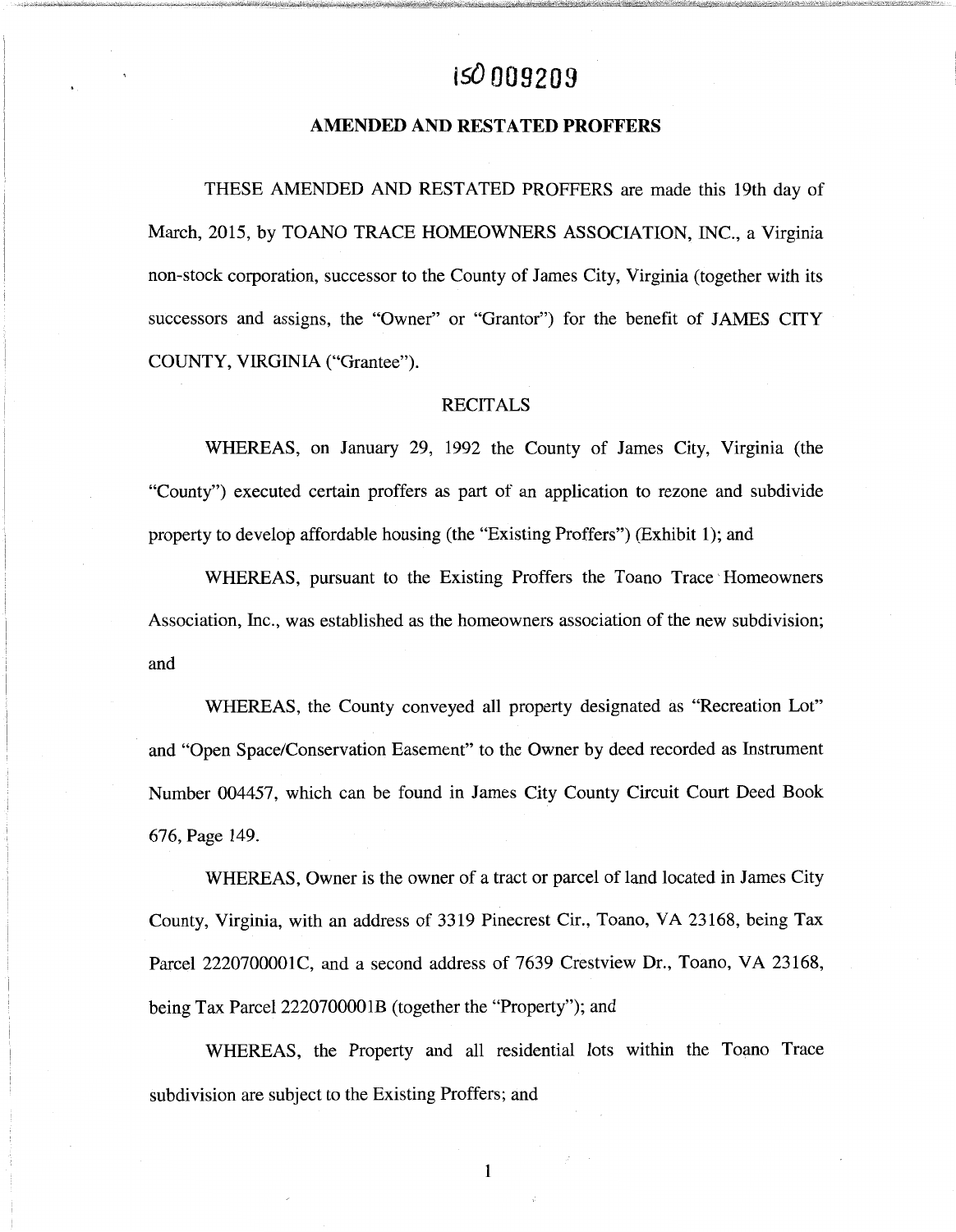WHEREAS, Owner has applied to amend and restate paragraph "2" of Existing Proffers; and

WHEREAS, Owner desires to amend and restate the Existing Proffers in order to allow detached accessory structures, which are prohibited in paragraph 2 of the Existing Proffers.

NOW, THEREFORE, for and in consideration of the approval of the requested amendment, and pursuant to Sections 15.2-2302 and 15.2-2303 of the Code of Virginia, 1950, as amended, and the County Zoning Ordinance, Owner agrees that it shall meet and comply with all of the following conditions in development and use of the Property.

### AMENDED PROFFER NO. 2

2. The use of the Property shall be limited to:

I

- a. Single-family dwellings, two-family dwellings. The total number of individual dwelling units shall not exceed 60.
- b. Community recreation facilities.
- c. Garages that are attached to dwellings and other storage structures as are generally allowed in the R-2, General Residential zoning district. No detached garages or detached accessory apartments shall be permitted.

ALL OTHER PROFFERS, RECITALS, AND CONDITIONS SHALL REMAIN THE SAME.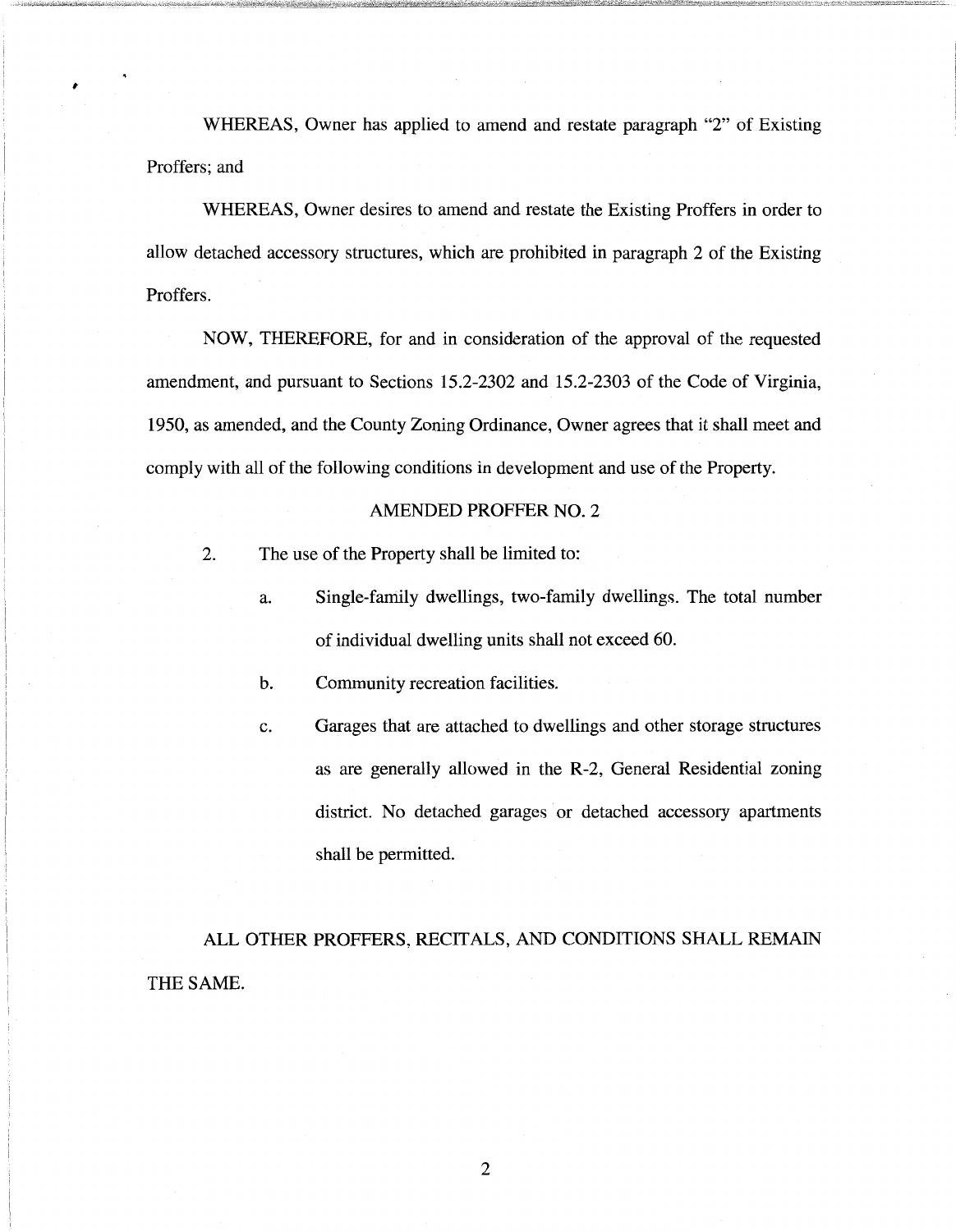WITNESS the following signatures:

' .

# TOANO TRACE HOMEOWNERS ASSOCIATION, INC.

By: Comadine Bullard, President

STATE OF VIRGINIA City/County of **Jomes City County** to wit:

The foregoing instrument was acknowledged this  $\sqrt{9}$  day of March, 2015, by **Ermading Bullard**, as President of Toano Trace Homeowners Association, Inc.

 $NcodeN$ . Coole

Notary Public

 $\frac{1}{2\pi}$  wise

My commission expires: My Commission Expires August 31, 2016 My registration number: 1516360

VIRGINIA: CITY OF WILLIAMSBURG & COUNTY OF JAMES CITY<br>This document was admitted to record on  $\leq$  ( $5-$ ) 015 This document was admitted to record on  $S \cap S - D0.5$ . at  $\sqrt{141}$  AM/FIF. The taxes imposed by Virginia Code Section 58.1-801, 58.1-802 & 58.1-814 have been paid. STATE TAX LOCAL TAX ADDITIONAL TAX Section 58.1-801, 58.1-802 & 58.1-814 have been paid.<br>
STATE TAX LOCAL TAX ADDITIONAL TA TESTE: BETSY B. WOOLRIDGE, CLERK BY Bellus & Warrioge \_ us